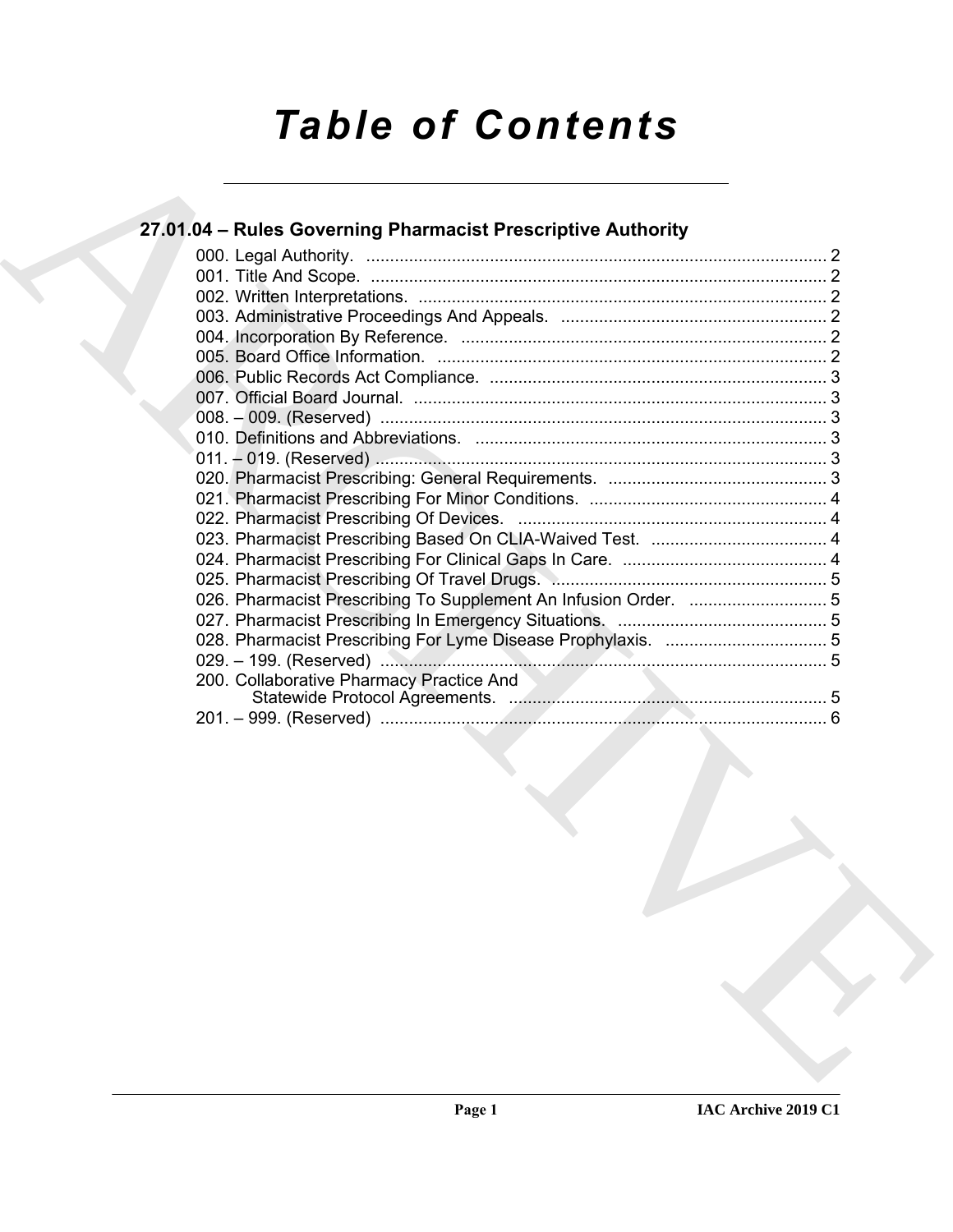#### **IDAPA 27 TITLE 01 CHAPTER 04**

#### **27.01.04 – RULES GOVERNING PHARMACIST PRESCRIPTIVE AUTHORITY**

#### <span id="page-1-10"></span><span id="page-1-1"></span><span id="page-1-0"></span>**000. LEGAL AUTHORITY.**

This chapter is adopted under the legal authority of the Uniform Controlled Substances Act, Title 37, Chapter 27, Idaho Code; the Idaho Pharmacy Act, the Idaho Wholesale Drug Distribution Act, and the Idaho Legend Drug Donation Act, Title 54, Chapter 17, Idaho Code; and specifically pursuant to Sections 37-2702, 37-2715, 54-1717, 54-1755, and 54-1763, Idaho Code. 54-1753, 54-1755, and 54-1763, Idaho Code.

#### <span id="page-1-11"></span><span id="page-1-2"></span>**001. TITLE AND SCOPE.**

In addition to the General Provisions set forth in IDAPA 27.01.01, "General Provisions," the following title and scope shall apply to these rules: (7-1-18) (3-1-18)

**01. Title**. The title of this chapter is "Rules Governing Pharmacist Prescriptive Authority," IDAPA 27, Title 01, Chapter 04. (7-1-18)

**02. Scope**. The scope of this chapter includes, but is not limited to, provision for, and clarification of, the Board's assigned responsibility to determine which drugs or devices pharmacists can prescribe independently, and further establish criteria for collaborative pharmacy practice and statewide protocol agreements. (7-1-18)

#### <span id="page-1-12"></span><span id="page-1-3"></span>**002. WRITTEN INTERPRETATIONS.**

In accordance with Title 67, Chapter 52, Idaho Code, this agency may have written statements that pertain to the interpretation of, or to compliance with the rules of this chapter. Any such documents are available for public inspection and copying at cost at the Idaho Board of Pharmacy office. (7-1-18)

#### <span id="page-1-7"></span><span id="page-1-4"></span>**003. ADMINISTRATIVE PROCEEDINGS AND APPEALS.**

Administrative proceedings and appeals are administered by the Board in accordance with the "Idaho Rules of Administrative Procedure of the Attorney General," IDAPA 04.11.01, Subchapter B -- Contested Cases, Rules 100 through 800. (7-1-18)

**01. Place and Time for Filing**. Documents in rulemakings or contested cases must be filed with the executive director of the Board at the Board office between the hours of 8 a.m. and 5 p.m., Mountain Time, Monday through Friday, excluding state holidays. (7-1-18)

**CHAPTER 64**<br> **CHAPTER 64**<br> **CHAPTER CHAPTER CHAPTER CHAPTER CHAPTER CHAPTER CHAPTER (ATTICLE) 1. The CHAPTER CHAPTER CHAPTER CHAPTER CHAPTER (ATTICLE) 1.13<br>
<b>CHAPTER CHAPTER CHAPTER CHAPTER CHAPTER CHAPTER CHAPTER CHAPTE Manner of Filing**. One (1) original of each document is sufficient for filing; however, the person or officer presiding over a particular rulemaking or contested case proceeding may require the filing of additional copies. A document may be filed with the Board by e-mail or fax if legible, complete, and received during the Board's office hours. The filing party is responsible for verifying with Board staff that an e-mail or fax was successfully and legibly received. (7-1-18)

# <span id="page-1-9"></span><span id="page-1-6"></span><span id="page-1-5"></span>**004. INCORPORATION BY REFERENCE.** No documents have been incorporated by reference into these rules. (7-1-18) **005. BOARD OFFICE INFORMATION.**

- <span id="page-1-8"></span>**01. Street Address**. The office is located at 1199 Shoreline Lane, Suite 303, Boise, Idaho. (7-1-18)
- **02. Mailing Address**. The mailing address is P.O. Box 83720, Boise, Idaho 83720-0067. (7-1-18)
- **03. Telephone Number**. The telephone number is (208) 334-2356. (7-1-18)
- **04.** Fax Number. The fax number is (208) 334-3536. (7-1-18)
- **05. Electronic Address**. The website address is https://bop.idaho.gov. (7-1-18)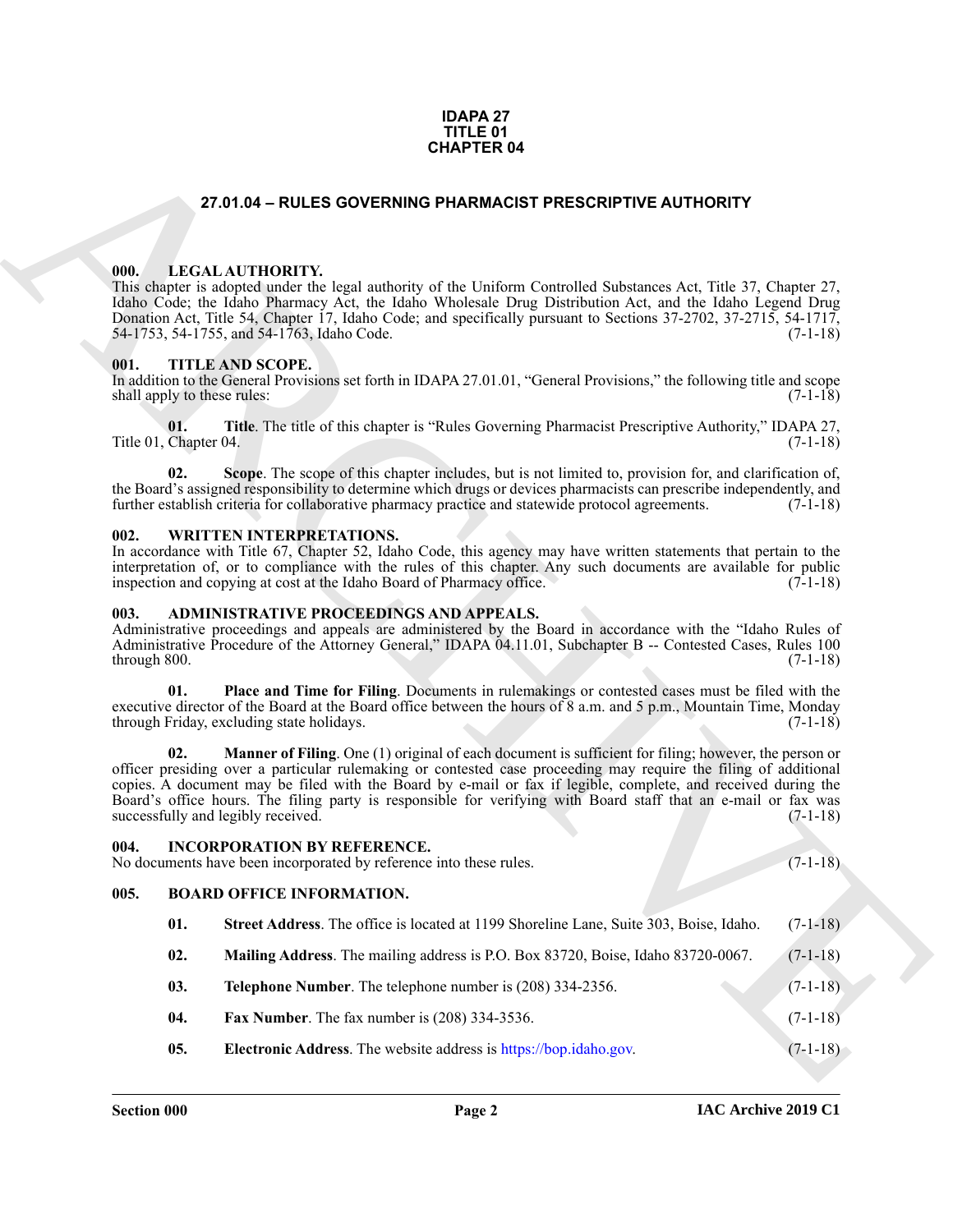**06. Office Hours**. The office hours are 8 a.m. to 5 p.m., Mountain Time, Monday through Friday, g state holidays. (7-1-18) excluding state holidays.

#### <span id="page-2-14"></span><span id="page-2-0"></span>**006. PUBLIC RECORDS ACT COMPLIANCE.**

Board of Pharmacy records and filings are subject to compliance with the Idaho Public Records Act, Title 74, Chapter 1, Idaho Code. (7-1-18)

#### <span id="page-2-7"></span><span id="page-2-1"></span>**007. OFFICIAL BOARD JOURNAL.**

**Since Order Philosophers**<br> **Butter Development Control Control Control Control Control Control Control Control Control Control Control Control Control Control Control Control Control Control Control Control Control Contr** The official journal of the Board is the electronic Idaho State Board of Pharmacy Newsletter. A link to recent versions of the newsletter is posted on the Board's website. Board licensees and registrants are presumed to have knowledge of the contents of the newsletter on the date of publication. The newsletter may be used in administrative hearings as proof of notification. (7-1-18)

#### <span id="page-2-2"></span>**008. – 009. (RESERVED)**

#### <span id="page-2-6"></span><span id="page-2-3"></span>**010. DEFINITIONS AND ABBREVIATIONS.**

The definitions set forth in Sections 54-1705 and 37-2701, Idaho Code, are applicable to these rules. In addition, the definitions and abbreviations found at IDAPA 27.01.01.010 through 012 are applicable to these rules. (7-1-18)

#### <span id="page-2-4"></span>**011. – 019. (RESERVED)**

#### <span id="page-2-8"></span><span id="page-2-5"></span>**020. PHARMACIST PRESCRIBING: GENERAL REQUIREMENTS.**

In addition to all nonprescription drugs and devices and the statutorily authorized drug products and categories set forth in Section 54-1704, Idaho Code, a pharmacist acting in good faith and exercising reasonable care may independently prescribe drugs, drug categories and devices as set forth in this chapter provided the following general requirements are met:

<span id="page-2-10"></span>**01. Education**. The pharmacist may only prescribe drugs or devices for conditions for which the pharmacist is educationally prepared and for which competence has been achieved and maintained. (7-1-18)

<span id="page-2-13"></span>**02. Patient-Prescriber Relationship**. The pharmacist may only issue a prescription for a legitimate medical purpose arising from a patient-prescriber relationship as defined in Section 54-1733, Idaho Code.  $(7-1-18)$ 

<span id="page-2-12"></span>**03.** Patient Assessment. The pharmacist must obtain adequate information about the patient's health make appropriate decisions based on the applicable standard of care. (7-1-18) status to make appropriate decisions based on the applicable standard of care.

**a.** At a minimum, for each drug or drug category the pharmacist intends to prescribe, the pharmacist must maintain a patient assessment protocol based on current clinical guidelines, when available, or evidence-based research findings that specifies the following: (7-1-18)

| b. | Patient inclusion and exclusion criteria: and |  | $(7-1-18)$ |
|----|-----------------------------------------------|--|------------|
|    |                                               |  |            |

**c.** Explicit medical referral criteria. (7-1-18)

**d.** The pharmacist must revise the patient assessment protocol when necessary to ensure continued compliance with clinical guidelines or evidence-based research findings. The pharmacist's patient assessment protocol, and any related forms, must be made available to the Board upon request. (7-1-18)

Any patient assessment protocol for a drug or drug category that is made available by the Board hs a. through c. of this subsection. (7-1-18) satisfies Paragraphs a. through c. of this subsection.

<span id="page-2-9"></span>**04. Collaboration with Other Health Care Professionals**. The pharmacist must recognize the limits of the pharmacist's own knowledge and experience and consult with and refer to other health care professionals as appropriate. (7-1-18)

<span id="page-2-11"></span>**05. Follow-Up Care Plan**. The pharmacist must develop and implement an appropriate follow-up care plan, including any monitoring parameters, in accordance with clinical guidelines. (7-1-18)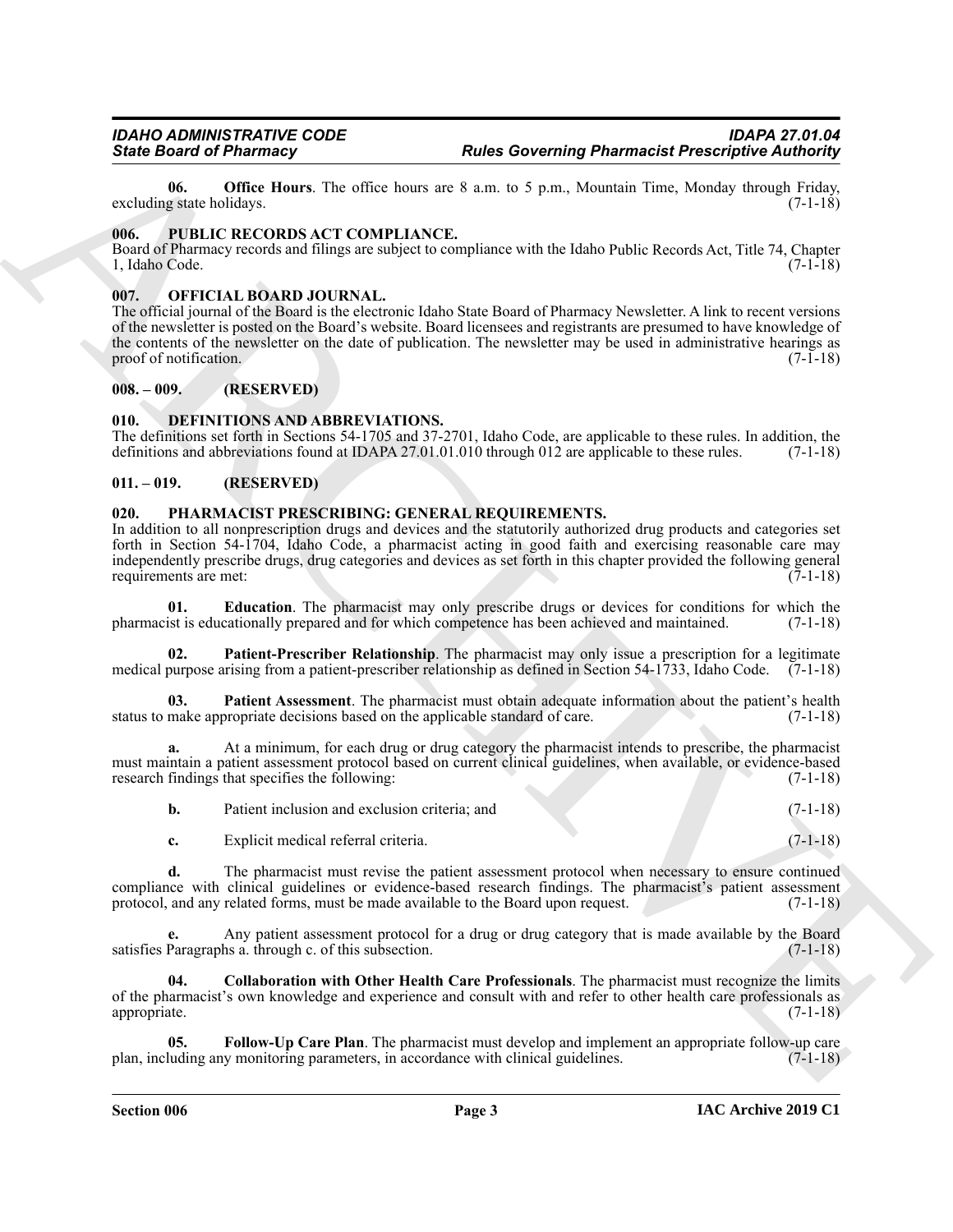#### <span id="page-3-21"></span><span id="page-3-19"></span><span id="page-3-18"></span><span id="page-3-17"></span><span id="page-3-16"></span><span id="page-3-15"></span><span id="page-3-14"></span><span id="page-3-13"></span><span id="page-3-12"></span><span id="page-3-11"></span><span id="page-3-5"></span><span id="page-3-4"></span><span id="page-3-1"></span><span id="page-3-0"></span>**021. PHARMACIST PRESCRIBING FOR MINOR CONDITIONS.**

| <b>State Board of Pharmacy</b><br>06.<br>prescription drug order, the pharmacist must alternatively notify the provider of record. |                                                     | <b>Rules Governing Pharmacist Prescriptive Authority</b><br>Notification. The pharmacist must inquire about the identity of the patient's primary care provider;<br>and, if one is identified by the patient, provide notification within five (5) business days following the prescribing of<br>a drug. In the instance in which the pharmacist is prescribing to close a gap in care or to supplement a valid<br>$(7-1-18)$ |             |  |
|------------------------------------------------------------------------------------------------------------------------------------|-----------------------------------------------------|-------------------------------------------------------------------------------------------------------------------------------------------------------------------------------------------------------------------------------------------------------------------------------------------------------------------------------------------------------------------------------------------------------------------------------|-------------|--|
|                                                                                                                                    |                                                     |                                                                                                                                                                                                                                                                                                                                                                                                                               |             |  |
| PHARMACIST PRESCRIBING FOR MINOR CONDITIONS.<br>021.<br>following conditions:                                                      |                                                     | A pharmacist may prescribe any drug approved by the FDA, unless otherwise specified, that is indicated for the<br>$(4-11-19)$                                                                                                                                                                                                                                                                                                 |             |  |
| 01.                                                                                                                                | Lice;                                               |                                                                                                                                                                                                                                                                                                                                                                                                                               | $(7-1-18)$  |  |
| 02.                                                                                                                                | <b>Cold Sores;</b>                                  |                                                                                                                                                                                                                                                                                                                                                                                                                               | $(7-1-18)$  |  |
| 03.                                                                                                                                | <b>Motion Sickness Prevention;</b>                  |                                                                                                                                                                                                                                                                                                                                                                                                                               | $(4-11-19)$ |  |
| 04.                                                                                                                                | <b>Uncomplicated Urinary Tract Infections;</b>      |                                                                                                                                                                                                                                                                                                                                                                                                                               | $(4-11-19)$ |  |
| 05.                                                                                                                                |                                                     | Allergic Rhinitis. Prescribing is limited to intranasal drugs only;                                                                                                                                                                                                                                                                                                                                                           | $(4-11-19)$ |  |
| 06.                                                                                                                                |                                                     | Mild Acne. Prescribing is limited to topical drugs only; and                                                                                                                                                                                                                                                                                                                                                                  | $(4-11-19)$ |  |
| 07.                                                                                                                                |                                                     | Mild Cough. Only benzonatate may be prescribed for cough suppression.                                                                                                                                                                                                                                                                                                                                                         | $(4-11-19)$ |  |
| 022.                                                                                                                               | PHARMACIST PRESCRIBING OF DEVICES.                  | A pharmacist may prescribe any of the following devices approved by the FDA:                                                                                                                                                                                                                                                                                                                                                  | $(7-1-18)$  |  |
| 01.                                                                                                                                | <b>Inhalation Spacer;</b>                           |                                                                                                                                                                                                                                                                                                                                                                                                                               | $(7-1-18)$  |  |
| 02.                                                                                                                                | Nebulizer;                                          |                                                                                                                                                                                                                                                                                                                                                                                                                               | $(7-1-18)$  |  |
| 03.                                                                                                                                | <b>Diabetes Blood Sugar Testing Supplies;</b>       |                                                                                                                                                                                                                                                                                                                                                                                                                               | $(7-1-18)$  |  |
| 04.                                                                                                                                | Pen Needles; and                                    |                                                                                                                                                                                                                                                                                                                                                                                                                               | $(7-1-18)$  |  |
| 05.                                                                                                                                | Syringes. Syringes for patients with diabetes.      |                                                                                                                                                                                                                                                                                                                                                                                                                               | $(7-1-18)$  |  |
| 023.                                                                                                                               |                                                     | PHARMACIST PRESCRIBING BASED ON CLIA-WAIVED TEST.<br>A pharmacist may prescribe any antimicrobial drug approved by the FDA that is indicated for the following<br>conditions, provided the symptomatic patient first tests positive to a CLIA-waived test indicated for the condition:                                                                                                                                        | $(7-1-18)$  |  |
| 01.                                                                                                                                | clinical guidelines recommend chemoprophylaxis; and | Influenza. When a person has tested positive for influenza, a pharmacist may additionally<br>prescribe an antiviral medication to an individual who has been exposed to the infectious person and for whom                                                                                                                                                                                                                    | $(7-1-18)$  |  |
| 02.                                                                                                                                | <b>Group A Streptococcal Pharyngitis.</b>           |                                                                                                                                                                                                                                                                                                                                                                                                                               | $(7-1-18)$  |  |
| 024.<br>follows:                                                                                                                   |                                                     | PHARMACIST PRESCRIBING FOR CLINICAL GAPS IN CARE.<br>A pharmacist may prescribe any drug approved by the FDA for the purposes of closing a gap in clinical guidelines as                                                                                                                                                                                                                                                      | $(7-1-18)$  |  |
| 01.                                                                                                                                |                                                     | Statins. Statins, for patients who have been diagnosed with diabetes; and                                                                                                                                                                                                                                                                                                                                                     | $(4-11-19)$ |  |

#### <span id="page-3-24"></span><span id="page-3-23"></span><span id="page-3-22"></span><span id="page-3-20"></span><span id="page-3-10"></span><span id="page-3-9"></span><span id="page-3-8"></span><span id="page-3-7"></span><span id="page-3-6"></span><span id="page-3-3"></span><span id="page-3-2"></span>**024. PHARMACIST PRESCRIBING FOR CLINICAL GAPS IN CARE.**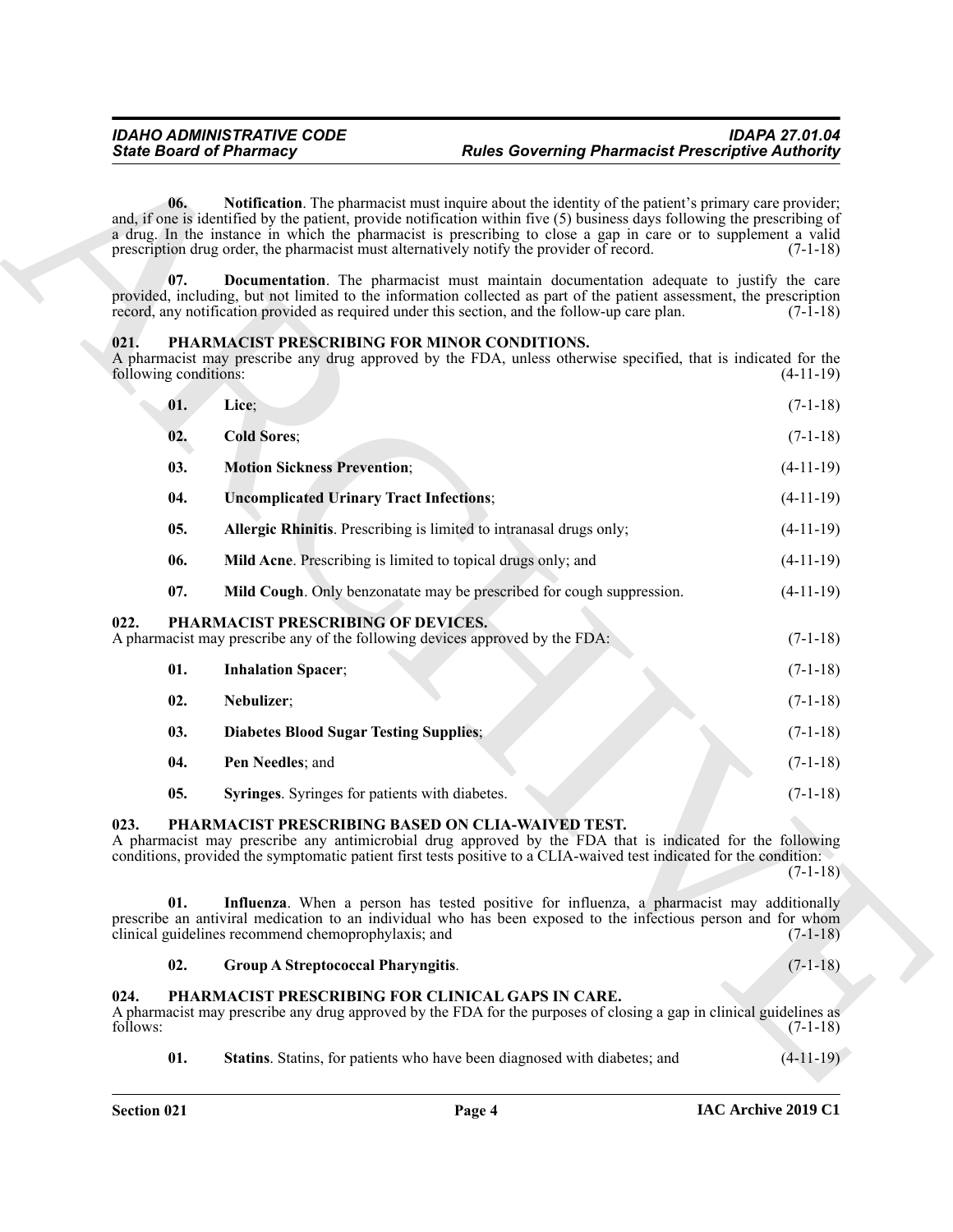#### <span id="page-4-14"></span><span id="page-4-8"></span><span id="page-4-0"></span>**025. PHARMACIST PRESCRIBING OF TRAVEL DRUGS.**

#### <span id="page-4-21"></span><span id="page-4-20"></span><span id="page-4-19"></span><span id="page-4-18"></span><span id="page-4-15"></span><span id="page-4-1"></span>**026. PHARMACIST PRESCRIBING TO SUPPLEMENT AN INFUSION ORDER.**

| 02.<br>Short-Acting Beta Agonists. Short-acting beta agonists (SABA), for patients with asthma who<br>have had a prior prescription for a SABA, and who have a current prescription for a long-term asthma control<br>medication.<br>PHARMACIST PRESCRIBING OF TRAVEL DRUGS.<br>025.<br>A pharmacist who successfully completes an accredited CPE or CME course on travel medicine may prescribe any<br>non-controlled drug recommended for individuals traveling outside the United States that are specifically listed in the<br>federal CDC Health Information for International Travel (e.g., Yellow Book). The pharmacist may only prescribe<br>drugs that are indicated for the patient's intended destination for travel.<br>026.<br>PHARMACIST PRESCRIBING TO SUPPLEMENT AN INFUSION ORDER.<br>A pharmacist may prescribe any of the following FDA approved drugs or devices to supplement a valid prescription<br>drug order or institutional drug order for drugs intended to be administered to a patient via infusion;<br>Flush. Heparin, in concentrations of one hundred (100) units per milliliter or less, and saline;<br>01.<br>02.<br>Devices. Infusion pumps and other rate control devices;<br>03.<br><b>Supplies</b> . Tubing, filters, catheters, intravenous (IV) start kits, central line dressing kits, and<br>injection caps;<br>04.<br><b>Local Anesthetics for IV Port Access;</b><br>05.<br>Catheter Occlusion. Agents for catheter occlusion; and<br>Additional Supplemental Drugs. Methylprednisolone, hydrocortisone, diphenhydramine,<br>06.<br>epinephrine, and normal saline.<br>PHARMACIST PRESCRIBING IN EMERGENCY SITUATIONS.<br>027.<br>If in an emergency, after contacting emergency medical services, a situation exists that, in the professional judgment<br>of the pharmacist, threatens the health or safety of the patient, a pharmacist may prescribe the following FDA<br>approved drugs in the minimum quantity necessary until the patient is able to be seen by another provider. $(7-1-18)$<br>01.<br>Diphenhydramine;<br>02.<br><b>Epinephrine</b> ; and<br>03.<br><b>Short-Acting Beta Agonists.</b><br>PHARMACIST PRESCRIBING FOR LYME DISEASE PROPHYLAXIS.<br>028.<br>After a recognized tick bite, a pharmacist may prescribe antimicrobial prophylaxis, for the prevention of Lyme<br>disease in accordance with current CDC guidelines.<br>(RESERVED)<br>$029. - 199.$<br><b>COLLABORATIVE PHARMACY PRACTICE AND STATEWIDE PROTOCOL AGREEMENTS.</b><br>200.<br>Collaborative Agreement. Pharmacists or pharmacies and prescribers may enter into collaborative<br>01.<br>pharmacy practice through a written collaborative pharmacy practice agreement that defines the nature and scope of<br>authorized DTM or other patient care services to be provided by a pharmacist.<br>Agreement Elements. The collaborative pharmacy practice agreement must include:<br>a.<br>i.<br>Identification of the parties to the agreement; | <b>State Board of Pharmacy</b> |  | <b>Rules Governing Pharmacist Prescriptive Authority</b> |             |  |
|--------------------------------------------------------------------------------------------------------------------------------------------------------------------------------------------------------------------------------------------------------------------------------------------------------------------------------------------------------------------------------------------------------------------------------------------------------------------------------------------------------------------------------------------------------------------------------------------------------------------------------------------------------------------------------------------------------------------------------------------------------------------------------------------------------------------------------------------------------------------------------------------------------------------------------------------------------------------------------------------------------------------------------------------------------------------------------------------------------------------------------------------------------------------------------------------------------------------------------------------------------------------------------------------------------------------------------------------------------------------------------------------------------------------------------------------------------------------------------------------------------------------------------------------------------------------------------------------------------------------------------------------------------------------------------------------------------------------------------------------------------------------------------------------------------------------------------------------------------------------------------------------------------------------------------------------------------------------------------------------------------------------------------------------------------------------------------------------------------------------------------------------------------------------------------------------------------------------------------------------------------------------------------------------------------------------------------------------------------------------------------------------------------------------------------------------------------------------------------------------------------------------------------------------------------------------------------------------------------------------------------------------------------------------------------------------------------------------------------------------------------------------------------------------------------------------------------------------------------------------------------------------------------------------------------------------------------------------------------------------|--------------------------------|--|----------------------------------------------------------|-------------|--|
|                                                                                                                                                                                                                                                                                                                                                                                                                                                                                                                                                                                                                                                                                                                                                                                                                                                                                                                                                                                                                                                                                                                                                                                                                                                                                                                                                                                                                                                                                                                                                                                                                                                                                                                                                                                                                                                                                                                                                                                                                                                                                                                                                                                                                                                                                                                                                                                                                                                                                                                                                                                                                                                                                                                                                                                                                                                                                                                                                                                            |                                |  |                                                          | $(7-1-18)$  |  |
|                                                                                                                                                                                                                                                                                                                                                                                                                                                                                                                                                                                                                                                                                                                                                                                                                                                                                                                                                                                                                                                                                                                                                                                                                                                                                                                                                                                                                                                                                                                                                                                                                                                                                                                                                                                                                                                                                                                                                                                                                                                                                                                                                                                                                                                                                                                                                                                                                                                                                                                                                                                                                                                                                                                                                                                                                                                                                                                                                                                            |                                |  |                                                          | $(7-1-18)$  |  |
|                                                                                                                                                                                                                                                                                                                                                                                                                                                                                                                                                                                                                                                                                                                                                                                                                                                                                                                                                                                                                                                                                                                                                                                                                                                                                                                                                                                                                                                                                                                                                                                                                                                                                                                                                                                                                                                                                                                                                                                                                                                                                                                                                                                                                                                                                                                                                                                                                                                                                                                                                                                                                                                                                                                                                                                                                                                                                                                                                                                            |                                |  |                                                          | $(7-1-18)$  |  |
|                                                                                                                                                                                                                                                                                                                                                                                                                                                                                                                                                                                                                                                                                                                                                                                                                                                                                                                                                                                                                                                                                                                                                                                                                                                                                                                                                                                                                                                                                                                                                                                                                                                                                                                                                                                                                                                                                                                                                                                                                                                                                                                                                                                                                                                                                                                                                                                                                                                                                                                                                                                                                                                                                                                                                                                                                                                                                                                                                                                            |                                |  |                                                          | $(7-1-18)$  |  |
|                                                                                                                                                                                                                                                                                                                                                                                                                                                                                                                                                                                                                                                                                                                                                                                                                                                                                                                                                                                                                                                                                                                                                                                                                                                                                                                                                                                                                                                                                                                                                                                                                                                                                                                                                                                                                                                                                                                                                                                                                                                                                                                                                                                                                                                                                                                                                                                                                                                                                                                                                                                                                                                                                                                                                                                                                                                                                                                                                                                            |                                |  |                                                          | $(7-1-18)$  |  |
|                                                                                                                                                                                                                                                                                                                                                                                                                                                                                                                                                                                                                                                                                                                                                                                                                                                                                                                                                                                                                                                                                                                                                                                                                                                                                                                                                                                                                                                                                                                                                                                                                                                                                                                                                                                                                                                                                                                                                                                                                                                                                                                                                                                                                                                                                                                                                                                                                                                                                                                                                                                                                                                                                                                                                                                                                                                                                                                                                                                            |                                |  |                                                          | $(4-11-19)$ |  |
|                                                                                                                                                                                                                                                                                                                                                                                                                                                                                                                                                                                                                                                                                                                                                                                                                                                                                                                                                                                                                                                                                                                                                                                                                                                                                                                                                                                                                                                                                                                                                                                                                                                                                                                                                                                                                                                                                                                                                                                                                                                                                                                                                                                                                                                                                                                                                                                                                                                                                                                                                                                                                                                                                                                                                                                                                                                                                                                                                                                            |                                |  |                                                          | $(4-11-19)$ |  |
|                                                                                                                                                                                                                                                                                                                                                                                                                                                                                                                                                                                                                                                                                                                                                                                                                                                                                                                                                                                                                                                                                                                                                                                                                                                                                                                                                                                                                                                                                                                                                                                                                                                                                                                                                                                                                                                                                                                                                                                                                                                                                                                                                                                                                                                                                                                                                                                                                                                                                                                                                                                                                                                                                                                                                                                                                                                                                                                                                                                            |                                |  |                                                          | $(4-11-19)$ |  |
|                                                                                                                                                                                                                                                                                                                                                                                                                                                                                                                                                                                                                                                                                                                                                                                                                                                                                                                                                                                                                                                                                                                                                                                                                                                                                                                                                                                                                                                                                                                                                                                                                                                                                                                                                                                                                                                                                                                                                                                                                                                                                                                                                                                                                                                                                                                                                                                                                                                                                                                                                                                                                                                                                                                                                                                                                                                                                                                                                                                            |                                |  |                                                          | $(4-11-19)$ |  |
|                                                                                                                                                                                                                                                                                                                                                                                                                                                                                                                                                                                                                                                                                                                                                                                                                                                                                                                                                                                                                                                                                                                                                                                                                                                                                                                                                                                                                                                                                                                                                                                                                                                                                                                                                                                                                                                                                                                                                                                                                                                                                                                                                                                                                                                                                                                                                                                                                                                                                                                                                                                                                                                                                                                                                                                                                                                                                                                                                                                            |                                |  |                                                          |             |  |
|                                                                                                                                                                                                                                                                                                                                                                                                                                                                                                                                                                                                                                                                                                                                                                                                                                                                                                                                                                                                                                                                                                                                                                                                                                                                                                                                                                                                                                                                                                                                                                                                                                                                                                                                                                                                                                                                                                                                                                                                                                                                                                                                                                                                                                                                                                                                                                                                                                                                                                                                                                                                                                                                                                                                                                                                                                                                                                                                                                                            |                                |  |                                                          | $(7-1-18)$  |  |
|                                                                                                                                                                                                                                                                                                                                                                                                                                                                                                                                                                                                                                                                                                                                                                                                                                                                                                                                                                                                                                                                                                                                                                                                                                                                                                                                                                                                                                                                                                                                                                                                                                                                                                                                                                                                                                                                                                                                                                                                                                                                                                                                                                                                                                                                                                                                                                                                                                                                                                                                                                                                                                                                                                                                                                                                                                                                                                                                                                                            |                                |  |                                                          | $(7-1-18)$  |  |
|                                                                                                                                                                                                                                                                                                                                                                                                                                                                                                                                                                                                                                                                                                                                                                                                                                                                                                                                                                                                                                                                                                                                                                                                                                                                                                                                                                                                                                                                                                                                                                                                                                                                                                                                                                                                                                                                                                                                                                                                                                                                                                                                                                                                                                                                                                                                                                                                                                                                                                                                                                                                                                                                                                                                                                                                                                                                                                                                                                                            |                                |  |                                                          | $(7-1-18)$  |  |
|                                                                                                                                                                                                                                                                                                                                                                                                                                                                                                                                                                                                                                                                                                                                                                                                                                                                                                                                                                                                                                                                                                                                                                                                                                                                                                                                                                                                                                                                                                                                                                                                                                                                                                                                                                                                                                                                                                                                                                                                                                                                                                                                                                                                                                                                                                                                                                                                                                                                                                                                                                                                                                                                                                                                                                                                                                                                                                                                                                                            |                                |  |                                                          | $(7-1-18)$  |  |
|                                                                                                                                                                                                                                                                                                                                                                                                                                                                                                                                                                                                                                                                                                                                                                                                                                                                                                                                                                                                                                                                                                                                                                                                                                                                                                                                                                                                                                                                                                                                                                                                                                                                                                                                                                                                                                                                                                                                                                                                                                                                                                                                                                                                                                                                                                                                                                                                                                                                                                                                                                                                                                                                                                                                                                                                                                                                                                                                                                                            |                                |  |                                                          |             |  |
|                                                                                                                                                                                                                                                                                                                                                                                                                                                                                                                                                                                                                                                                                                                                                                                                                                                                                                                                                                                                                                                                                                                                                                                                                                                                                                                                                                                                                                                                                                                                                                                                                                                                                                                                                                                                                                                                                                                                                                                                                                                                                                                                                                                                                                                                                                                                                                                                                                                                                                                                                                                                                                                                                                                                                                                                                                                                                                                                                                                            |                                |  |                                                          |             |  |
|                                                                                                                                                                                                                                                                                                                                                                                                                                                                                                                                                                                                                                                                                                                                                                                                                                                                                                                                                                                                                                                                                                                                                                                                                                                                                                                                                                                                                                                                                                                                                                                                                                                                                                                                                                                                                                                                                                                                                                                                                                                                                                                                                                                                                                                                                                                                                                                                                                                                                                                                                                                                                                                                                                                                                                                                                                                                                                                                                                                            |                                |  |                                                          | $(7-1-18)$  |  |
|                                                                                                                                                                                                                                                                                                                                                                                                                                                                                                                                                                                                                                                                                                                                                                                                                                                                                                                                                                                                                                                                                                                                                                                                                                                                                                                                                                                                                                                                                                                                                                                                                                                                                                                                                                                                                                                                                                                                                                                                                                                                                                                                                                                                                                                                                                                                                                                                                                                                                                                                                                                                                                                                                                                                                                                                                                                                                                                                                                                            |                                |  |                                                          | $(7-1-18)$  |  |
|                                                                                                                                                                                                                                                                                                                                                                                                                                                                                                                                                                                                                                                                                                                                                                                                                                                                                                                                                                                                                                                                                                                                                                                                                                                                                                                                                                                                                                                                                                                                                                                                                                                                                                                                                                                                                                                                                                                                                                                                                                                                                                                                                                                                                                                                                                                                                                                                                                                                                                                                                                                                                                                                                                                                                                                                                                                                                                                                                                                            |                                |  |                                                          | $(7-1-18)$  |  |
|                                                                                                                                                                                                                                                                                                                                                                                                                                                                                                                                                                                                                                                                                                                                                                                                                                                                                                                                                                                                                                                                                                                                                                                                                                                                                                                                                                                                                                                                                                                                                                                                                                                                                                                                                                                                                                                                                                                                                                                                                                                                                                                                                                                                                                                                                                                                                                                                                                                                                                                                                                                                                                                                                                                                                                                                                                                                                                                                                                                            |                                |  |                                                          |             |  |

<span id="page-4-17"></span><span id="page-4-16"></span><span id="page-4-13"></span><span id="page-4-12"></span><span id="page-4-11"></span><span id="page-4-10"></span><span id="page-4-2"></span>

| 01. | Diphenhydramine:                   |  | $(7-1-18)$ |
|-----|------------------------------------|--|------------|
| 02. | <b>Epinephrine</b> ; and           |  | $(7-1-18)$ |
| 03. | <b>Short-Acting Beta Agonists.</b> |  | $(7-1-18)$ |

#### <span id="page-4-9"></span><span id="page-4-3"></span>**028. PHARMACIST PRESCRIBING FOR LYME DISEASE PROPHYLAXIS.**

#### <span id="page-4-4"></span>**029. – 199. (RESERVED)**

#### <span id="page-4-7"></span><span id="page-4-6"></span><span id="page-4-5"></span>**200. COLLABORATIVE PHARMACY PRACTICE AND STATEWIDE PROTOCOL AGREEMENTS.**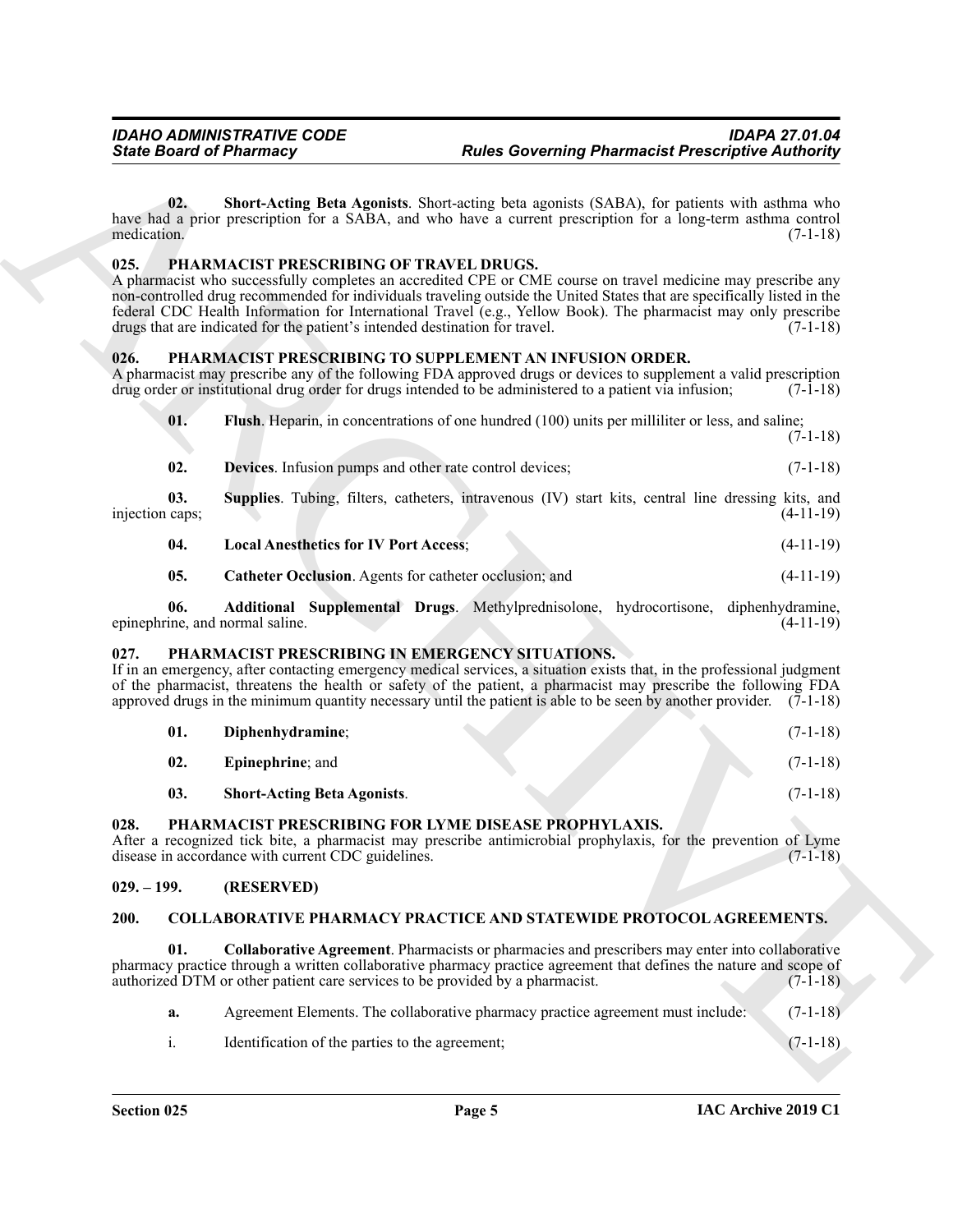#### *IDAHO ADMINISTRATIVE CODE IDAPA 27.01.04* **Rules Governing Pharmacist Prescriptive Authority**

ii. The establishment of each pharmacist's scope of practice authorized by the agreement, including a description of the types of permitted activities and decisions;

iii. The drug name, class or category and protocol, formulary, or clinical guidelines that describe or limit a pharmacist's authority to perform DTM; (7-1-18)

iv. A described method for a prescriber to monitor compliance with the agreement and clinical outcomes of patients and to intercede where necessary;

v. A provision allowing any party to cancel the agreement by written notification;  $(7-1-18)$ 

vi. An effective date; and  $(7-1-18)$ 

<span id="page-5-2"></span>vii. Signatures of the parties to the agreement and dates of signing.  $(7-1-18)$ 

**b.** Agreement Review. The collaborative pharmacy practice agreement must be reviewed and revised cessary or appropriate. (7-1-18) when necessary or appropriate.

Since Board of Phistomary Theoretical Presenction of the state of the state of the state of the state of the state of the state of the state of the state of the state of the state of the state of the state of the state of **02. Statewide Protocol Agreement**. A pharmacist may perform DTM or other patient care services according to a statewide protocol agreement issued by the director of the Idaho Department of Health and Welfare, in conjunction with the Board, for the purpose of improving public health. The protocol agreement must include:

(7-1-18)

**a.** An effective date range; (7-1-18)

<span id="page-5-1"></span>**b.** The geographical portion of the state where the protocol agreement is to be effective; and (7-1-18)

**c.** The drug name, class or category and protocol, formulary, or clinical guidelines that describe or limit a pharmacist's authority to perform DTM or other patient care services. (7-1-18)

**03. Prescribing Exemption**. The general requirements set forth in Section 020 of these rules do not apply to collaborative agreements and statewide protocol agreements. (7-1-18)

#### <span id="page-5-0"></span>**201. – 999. (RESERVED)**